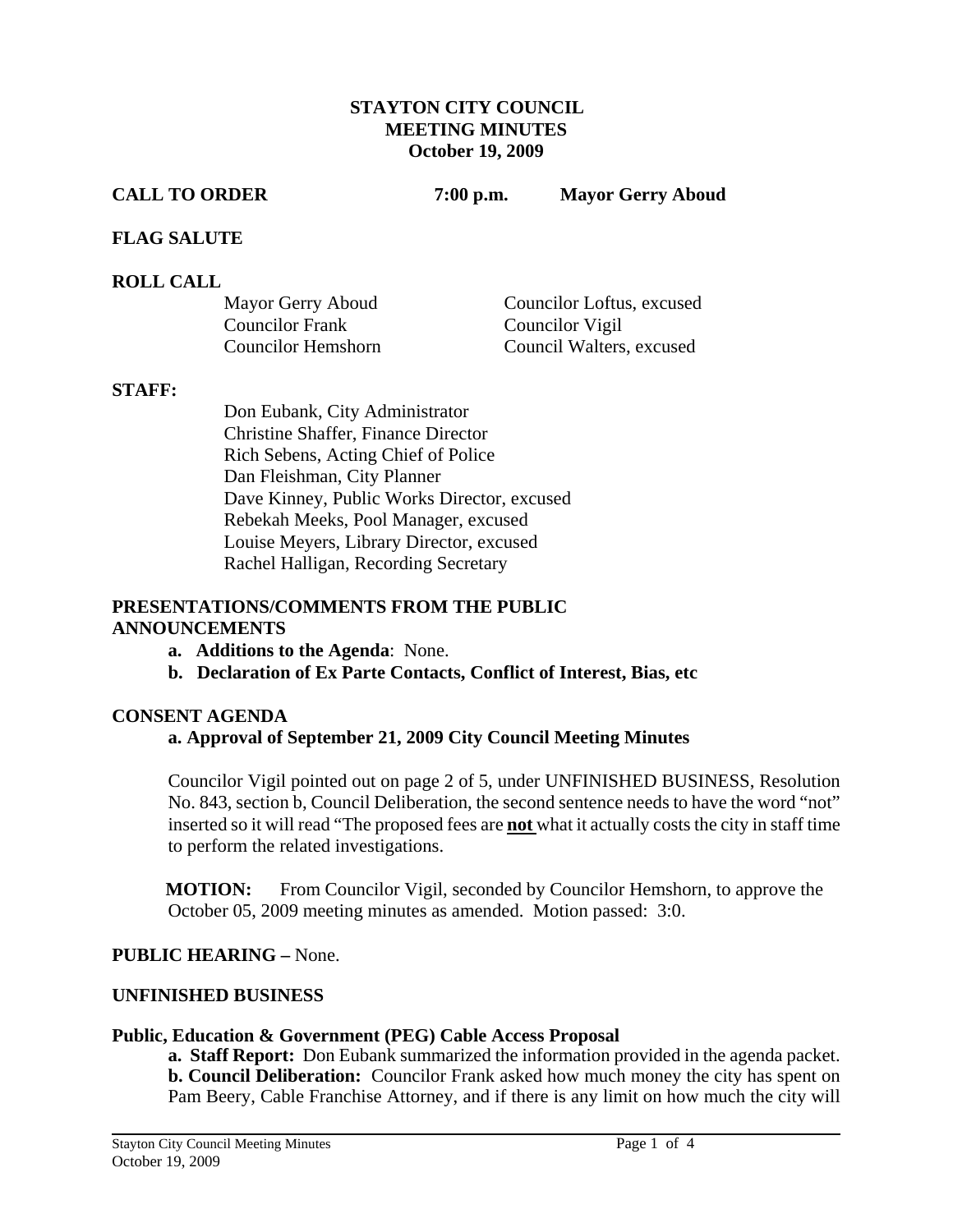spend and what amount of expenditures was approved by the Council. Mr. Eubank stated that Ms. Shaffer would research the issue and report back to the Council.

James Wright, chairman of the PEG committee stated that he wished to clear up any misunderstanding and let the council know that once the 501-C3 is established and a Mac computer is purchased, the programming will be pretty dynamic. The channel will service the entire canyon and the schedule of events will be endless. This can include all high school sports, YMCA events, dance recitals, graduations, just about anything.

## **c. Council Decision:**

 **MOTION:** From Councilor Hemshorn, seconded by Councilor Vigil, to continue to support the PEG to move forward to establish a 501-C3 Organization which will eventually manage the day to day operation of the Cable Access Channel(s) with the City Council still remaining as the ultimate governing authority. Motion Passed: 3:

0

## **NEW BUSINESS**

## **Resolution No. 845 Authorizing Changes to the adopted 2009-2010 Budget**

- **a. Staff Report** Ms. Shaffer stated that the resolution is authorizing the city to move ahead with the purchase of the land on N.  $10^{th}$  Avenue. The land is a Capital Asset for the city and therefore must have appropriations approved in the Capital Outlay category. A transfer of \$50,000 in funds is required from Material and Service to Capital Outlay to comply with Local Budget Law. No increase is being made to the Street SDC Fund total appropriations for budget year 2009-2010.
- **b. Council Deliberations:** Mayor Aboud stated that this is a technical way to move funds to follow the local budget law.

## **c. Council Decision:**

**MOTION:** From Councilor Vigil, seconded by Councilor Hemshorn, to move to approve Resolution No. 845, authorizing changes to the 2009-2010 Adopted Budget. Motion Passed: 3:0

## **STAFF/COMMISSION REPORTS**

## **City Administrator – Don Eubank**

- **a. Tent. Date for Council Work Session Mon. Nov. 09, 7 pm (verbal)**
- **b. Council Meet & Greet/Library Board Wed. Nov. 18, 6 7 pm (verbal)**
- **c. Town Hall Forum Thurs. Oct.**  $22<sup>nd</sup>$ ,  $6:30-8$  pm (verbal)

## **Finance Director's Report – Christine Shaffer**

**a. Monthly Finance Department Report:** Ms. Shaffer stated that the AP checks looked a little on the high side for the month because the filter project at the water plant has been completed and the funds paid to the contractor. Councilor Vigil asked why the number of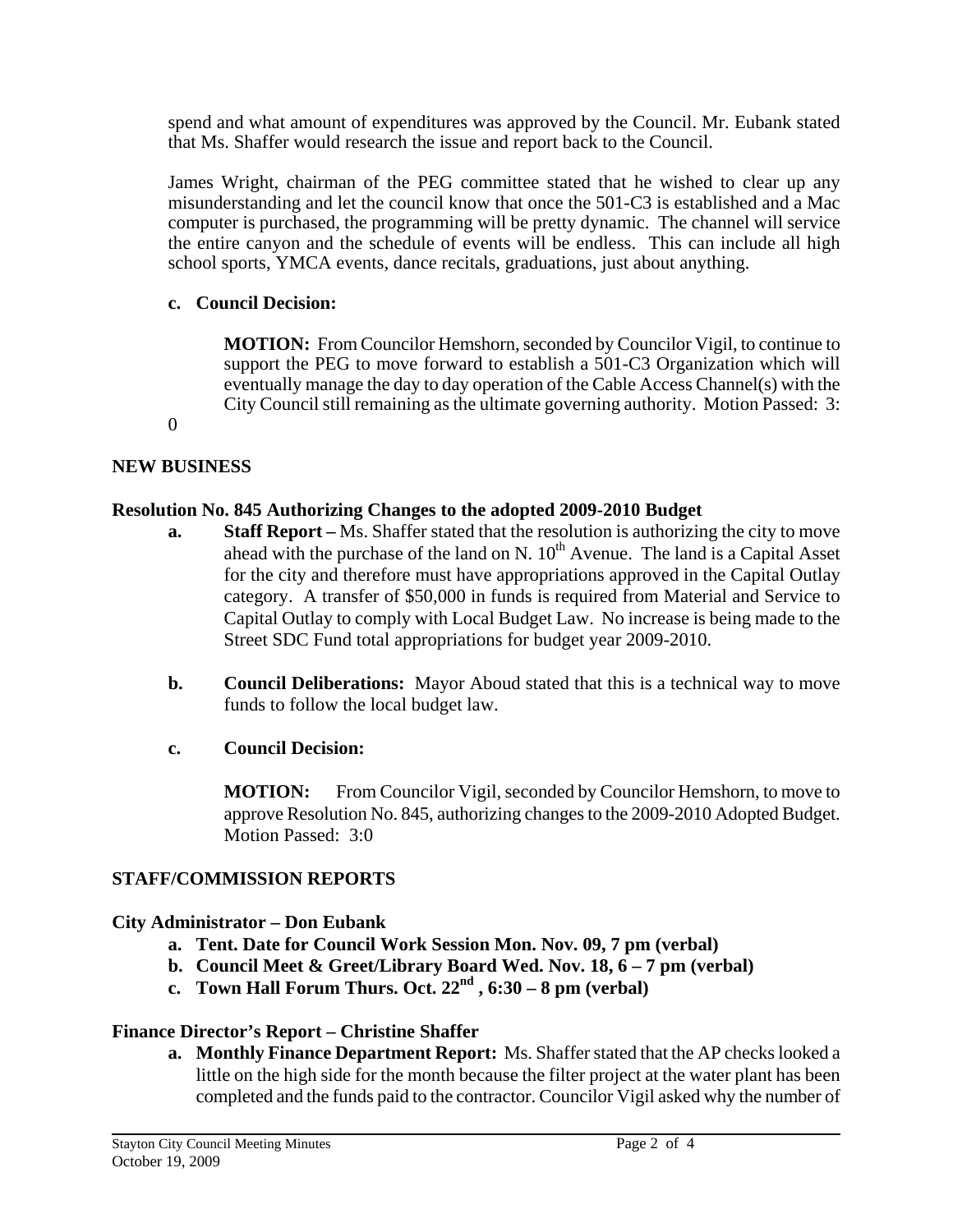bills sent out fluctuates. Ms. Shaffer stated it is because of occupancy rates in rental units and vacancies.

# **Acting Police Chief's Report – Rich Sebens**

- **a. Statistical Report August 2009**: Mr. Sebens reported that the monthly statistics were consistent with previous months. There were no questions from Council.
- **b.** Seat Belt Grant Mr. Sebens stated that the city has been notified that they have been awarded the grant as applied for from the Seat Belt Grant.

# **City Planner – Dan Fleishman**

 **a. Census 2010 Complete Count Effort –** Referring to the Census Complete Count Effort handout in the packet, Mr. Fleishman stated that the document was not correct and he provided the correct one to Councilors.

# **Public Works Director's Report – Dave Kinney**

- **a. Monthly Operating Report**
- **b. Public Works Project Issues Update**
- **c. Facilities Master Plan**  Copies of the 2006 Facilities Master Plan were distributed to each Councilor. Mr. Eubank encouraged all members to review the information before the work session scheduled for November  $9<sup>th</sup>$ .

# **Pool Manager – Rebekah Meeks**

 **a. Monthly Operating Report**: No discussion.

Councilor Hemshorn commented that the pool and library reports were great, and that both facilities are a great asset in our community.

# **Library Director's Report – Louise Meyers**

 **a. September 2009 Activities/Statistics:** Ms. Meyers stated that the Library is busier than ever. The Outreach Library Assistant has been hired and her name is Crystal Neal.

**PRESENTATIONS/COMMENTS FROM THE PUBLIC** – Ken Cartwright clarified that any other community has the right to put a lock on the PEG channel if they do not wish to play the channel.

**BUSINESS FROM THE CITY ADMINISTRATOR** – Mr. Eubank stated that the swimming pool has been closed due to a problem with the pump.

Speaking on behalf of Larry Emery, Mr. Eubank stated that Mr. Emery has been walking around town and has found many broken curbs and/or sidewalks that need to be repaired. He asked everyone that if they see something broken or not quite right, let a city employee know and it will be addressed.